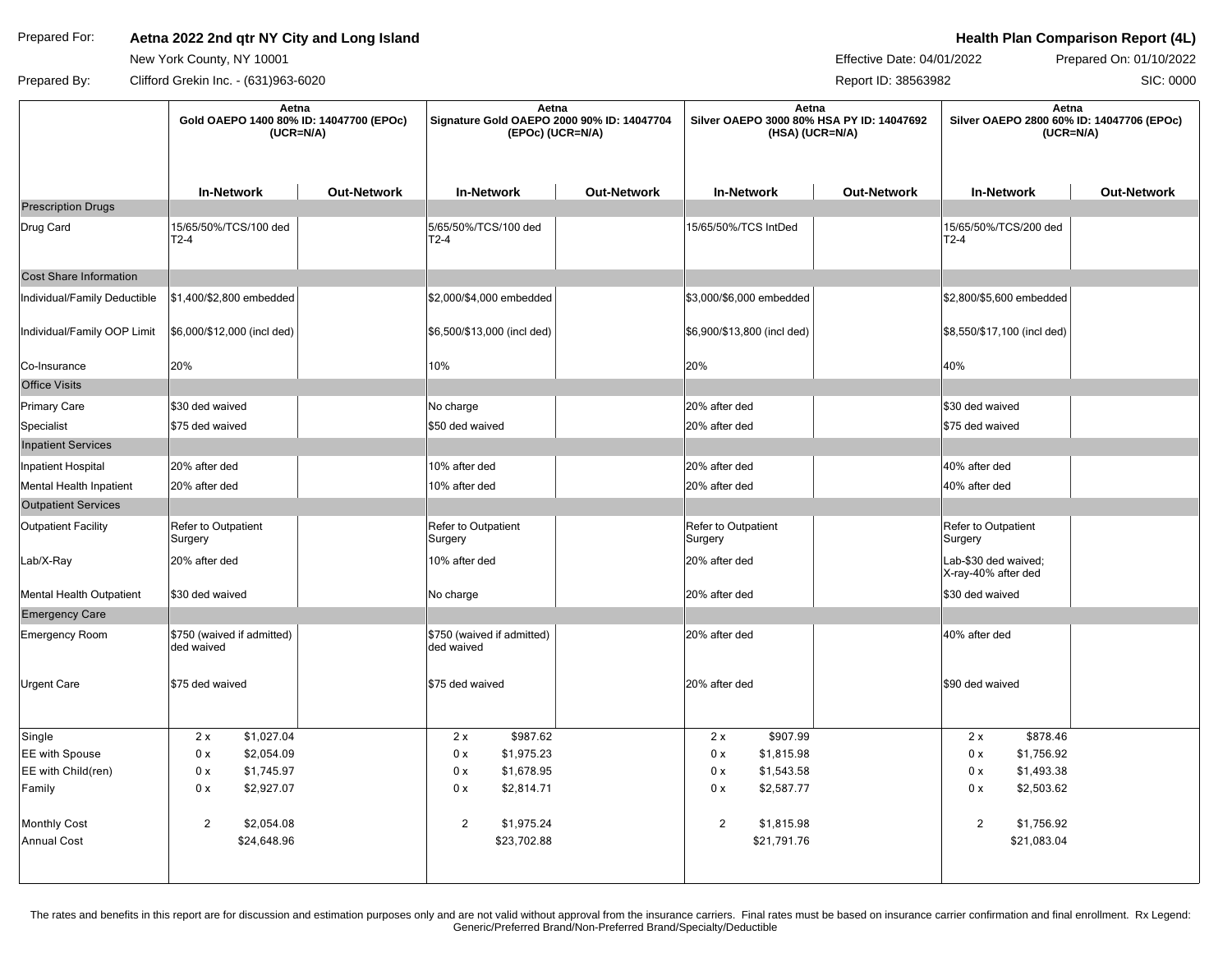## Prepared For: **Aetna 2022 2nd qtr NY City and Long Island Active 2008 Health Plan Comparison Report (4L)**

New York County, NY 10001

Effective Date: 04/01/2022 Prepared On: 01/10/2022

SIC: 0000

Prepared By: Clifford Grekin Inc. - (631)963-6020 Report ID: 38563982 ┯

|                               | Aetna<br>Silver OAEPO 3600 65% ID: 14047707 (EPOc)<br>$(UCR=N/A)$ |                    | Aetna<br>Signature Silver OAEPO 7200 70% ID: 14047712 Signature Silver OAEPO 5500 70% ID: 14047713<br>(EPOc) (UCR=N/A) |                    | Aetna<br>(EPOc) (UCR=N/A)      |                    | Aetna<br>Bronze OAEPO 6000 60% ID: 14047716 (EPOc)<br>$(UCR=N/A)$ |                    |
|-------------------------------|-------------------------------------------------------------------|--------------------|------------------------------------------------------------------------------------------------------------------------|--------------------|--------------------------------|--------------------|-------------------------------------------------------------------|--------------------|
|                               | <b>In-Network</b>                                                 | <b>Out-Network</b> | <b>In-Network</b>                                                                                                      | <b>Out-Network</b> | <b>In-Network</b>              | <b>Out-Network</b> | <b>In-Network</b>                                                 | <b>Out-Network</b> |
| <b>Prescription Drugs</b>     |                                                                   |                    |                                                                                                                        |                    |                                |                    |                                                                   |                    |
| Drug Card                     | 15/65/50%/TCS/200 ded<br>$T2-4$                                   |                    | 5/65/50%/TCS/100 ded<br>$ T2-4 $                                                                                       |                    | 5/65/50%/TCS/100 ded<br>$T2-4$ |                    | 15/65/50%/TCS/100 ded<br>$T2-4$                                   |                    |
| <b>Cost Share Information</b> |                                                                   |                    |                                                                                                                        |                    |                                |                    |                                                                   |                    |
| Individual/Family Deductible  | \$3,600/\$7,200 embedded                                          |                    | \$7,200/\$14,400<br>embedded                                                                                           |                    | \$5,500/\$11,000<br>embedded   |                    | \$6,000/\$12,000<br>embedded                                      |                    |
| Individual/Family OOP Limit   | \$8,550/\$17,100 (incl ded)                                       |                    | \$8,550/\$17,100 (incl ded)                                                                                            |                    | \$8,550/\$17,100 (incl ded)    |                    | \$8,550/\$17,100 (incl ded)                                       |                    |
| Co-Insurance                  | 35%                                                               |                    | 30%                                                                                                                    |                    | 30%                            |                    | 40%                                                               |                    |
| <b>Office Visits</b>          |                                                                   |                    |                                                                                                                        |                    |                                |                    |                                                                   |                    |
| Primary Care                  | \$30 ded waived                                                   |                    | No charge                                                                                                              |                    | No charge                      |                    | 40% after ded                                                     |                    |
| Specialist                    | \$75 ded waived                                                   |                    | \$80 ded waived                                                                                                        |                    | 30% after ded                  |                    | 40% after ded                                                     |                    |
| <b>Inpatient Services</b>     |                                                                   |                    |                                                                                                                        |                    |                                |                    |                                                                   |                    |
| Inpatient Hospital            | 35% after ded                                                     |                    | 30% after ded                                                                                                          |                    | 30% after ded                  |                    | 40% after ded                                                     |                    |
| Mental Health Inpatient       | 35% after ded                                                     |                    | 30% after ded                                                                                                          |                    | 30% after ded                  |                    | 40% after ded                                                     |                    |
| <b>Outpatient Services</b>    |                                                                   |                    |                                                                                                                        |                    |                                |                    |                                                                   |                    |
| <b>Outpatient Facility</b>    | Refer to Outpatient<br>Surgery                                    |                    | Refer to Outpatient<br>Surgery                                                                                         |                    | Refer to Outpatient<br>Surgery |                    | Refer to Outpatient<br>Surgery                                    |                    |
| Lab/X-Ray                     | 35% after ded                                                     |                    | Lab-\$80 ded waived;<br>X-ray-30% after ded                                                                            |                    | 30% after ded                  |                    | 40% after ded                                                     |                    |
| Mental Health Outpatient      | \$30 ded waived                                                   |                    | No charge                                                                                                              |                    | No charge                      |                    | 40% after ded                                                     |                    |
| <b>Emergency Care</b>         |                                                                   |                    |                                                                                                                        |                    |                                |                    |                                                                   |                    |
| Emergency Room                | 35% after ded                                                     |                    | 30% after ded                                                                                                          |                    | 30% after ded                  |                    | 40% after ded                                                     |                    |
| <b>Urgent Care</b>            | \$90 ded waived                                                   |                    | \$90 ded waived                                                                                                        |                    | 30% after ded                  |                    | 40% after ded                                                     |                    |
| Single                        | \$858.84<br>2x                                                    |                    | \$820.76<br>2x                                                                                                         |                    | \$814.38<br>2x                 |                    | \$735.89<br>2x                                                    |                    |
| <b>EE</b> with Spouse         | 0 x<br>\$1,717.68                                                 |                    | \$1,641.53<br>0 x                                                                                                      |                    | 0 x<br>\$1,628.75              |                    | 0 x<br>\$1,471.77                                                 |                    |
| EE with Child(ren)            | 0 x<br>\$1,460.03                                                 |                    | 0 x<br>\$1,395.30                                                                                                      |                    | 0 x<br>\$1,384.44              |                    | 0 x<br>\$1,251.01                                                 |                    |
| Family                        | 0 x<br>\$2,447.70                                                 |                    | \$2,339.18<br>0 x                                                                                                      |                    | 0 x<br>\$2,320.97              |                    | 0 x<br>\$2,097.28                                                 |                    |
| <b>Monthly Cost</b>           | $\overline{c}$<br>\$1,717.68                                      |                    | $\overline{2}$<br>\$1,641.52                                                                                           |                    | $\overline{2}$<br>\$1,628.76   |                    | $\overline{2}$<br>\$1,471.78                                      |                    |
| <b>Annual Cost</b>            | \$20,612.16                                                       |                    | \$19,698.24                                                                                                            |                    | \$19,545.12                    |                    | \$17,661.36                                                       |                    |
|                               |                                                                   |                    |                                                                                                                        |                    |                                |                    |                                                                   |                    |

The rates and benefits in this report are for discussion and estimation purposes only and are not valid without approval from the insurance carriers. Final rates must be based on insurance carrier confirmation and final en Generic/Preferred Brand/Non-Preferred Brand/Specialty/Deductible